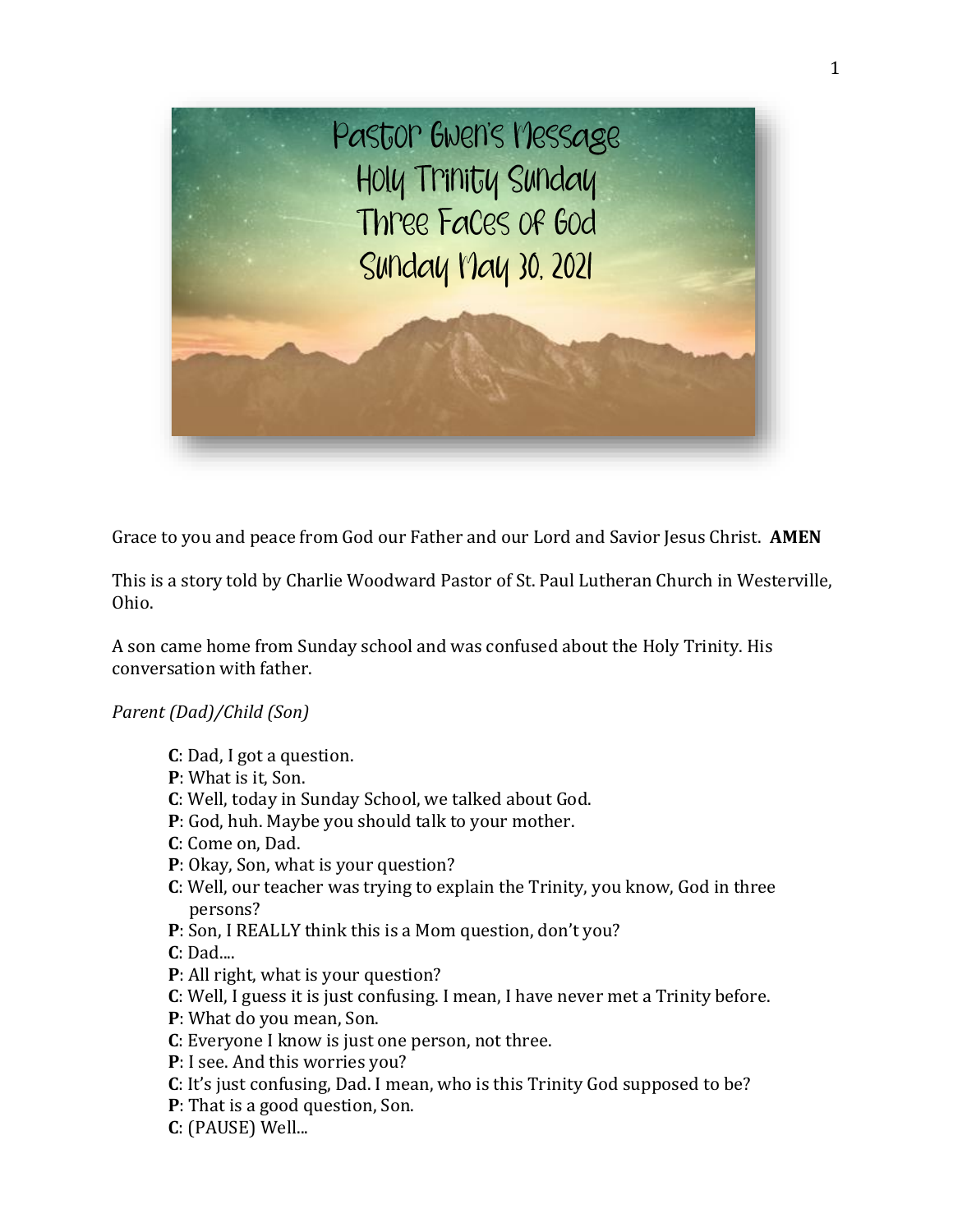- **P**: Well, what?
- **C**: Don't you have some wonderful parental insight to help me out, here?
- **P**: Right, well, let me think. God is like H2O, you know, Ice, liquid and steam, all H2O, but different make-ups...
- **C**: So, God is like water?
- **P**: Well, not exactly. Oh, okay. Let's try this...your Mother, for instance... She is one person, but she is a mother, a wife and a daughter...
- **C**: So, Mom is God?
- **P**: Let's not go there, Son. Let me think....
- **C**: What about the beauty of a flower, or the smile of a baby?
- **P**: What? How is that like Trinity?
- **C**: I don't know, but when I see something like that, I know that God must have had a hand in it.
- **P**: I would agree with you there, Son.
- **C**: But, which one?
- **P**: Which one what?
- **C**: Which God is involved in something like that?
- **P**: I am not following you here, Son.
- **C**: Well, if God is three persons, which person makes the flowers bloom? Which person breathes new life into a baby?
- **P**: Now wait, remember we have a rule in this house. Mom answers all questions about babies, okay?
- **C**: Not just babies, Dad, everything. Which person paints the colors of the sunset? Which person listens to me when no one else will? Which one?
- **P**: Wow. These are good questions, Son.
- **C**: Which one is it? And how do we know? And who decides? And do they ever argue with each other?

Do they live in the same place? Can you see them all, or just some of them? How can you tell them apart? Are they identical? Is it just three, or could it be four, or five, or more?

- **P**: (LONG PAUSE staring at Child) Son, the Trinity is like an apple, it has a core, the meat of the apple and the skin...
- **C**: Dad?
- **P**: Or maybe, like a three-leafed clover?
- **C**: You don't know do you?
- **P**: Or a triangle?
- **C**: I'll go ask Mom, or whoever she is!
- **P**: Or three interlocking circles....?

So how do we know which one it is? How do we know who decides? And do they ever argue with each other?

Well, difficult as it is to understand this concept of one in three and three in one, this is the reality of our God. This mystery is difficult to comprehend. In our Gospel text for today,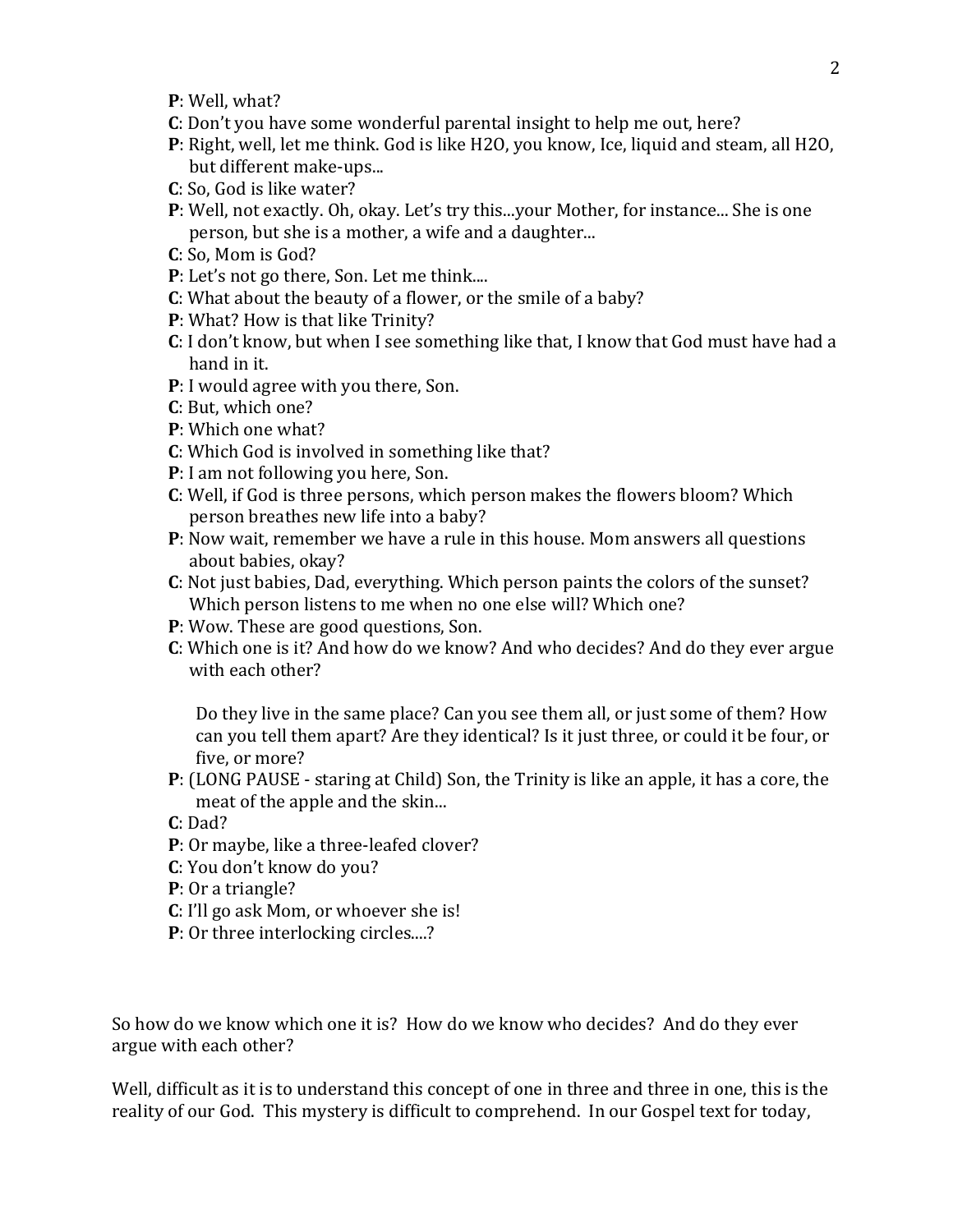Jesus is trying to have Nicodemus understand the Spirit. Verse 7 Jesus says, "Do not be astonished that I Say to you, 'You must be born from above.'" And then He continues with a statement comparing the wind to the Spirit. I think the idea Jesus is trying to get across to Nicodemus is that the Spirit which came on Pentecost will cause a person to be born anew. That means that the Spirit will cause the person to be a new child in Christ.

It is true that when we were baptized, we received the Holy Spirit. When your parents brought you to the baptismal font, the pastor declared that you were baptized, "In the name of the Father, and the Son, and of the Holy Spirit." A few minutes later in that sacred baptismal liturgy the pastor called you by name and said, "child of God you have been sealed by the Holy Spirit and marked with the cross of Christ forever" as he made the sign of the cross on your forehead. At that point, you were filled with the Holy Spirit. And today we are all still living in that same Spirit as we allow Him to work within each of us.

So, you see, being born of the Spirit is not an act which we accomplish, but rather an act that God does on our behalf. Whenever I talk about baptism inevitably someone will ask why we baptize babies. Lutherans believe fully in the fact that baptism is a God act and even a baby receives the Holy Spirit in the waters of baptism. Baptism is done to us, by a gracious God. We are not the actors creating the scene, but rather we are there as the recipient, ready to be born again in those waters by a God who loves us.

This folk is the same reason, we do not have to grow up to be rebaptized. It is a one-time deal. A God act. And God gets it right the first time and every time a child is baptized. The new birth we receive at our baptism is what the Holy Spirit does for us.

We seem not to spend as much time talking about the Spirit as we do the other two faces of our God except on Pentecost Sunday, last week and this morning, Holy Trinity Sunday. God the Father and Jesus the Savior are easier for us to comprehend in real life terms. God the Creator made and sustains all that is. We were all taught the creation story when we were little in Sunday school. From a formless void God recreated everything. Jesus the Son of God came and walked on the earth as totally human and totally God. Hum mm, another mystery in our faith. He came among us to save us from our sin and give us the promise of abundant and eternal life as He defeated death by raising from the dead.

Together, Father, Son and Holy Spirit are the three faces of our God. Yes, a hard concept to understand no doubt. Yet there is no doubt that God loves us and walks with us each and every day. It is through the Holy Spirit that we come to believe in the God who is three in One.

When I was in college my father got me a summer job at Allen Bradley Corp in downtown Milwaukee. At the time, early 70's, that company had the biggest 4 faced clock in the world. Today, I guess there is now one is Saudi Arabia that is bigger. The clock stood as a sign of the port of Milwaukee to ships arriving on Lake Michigan. It is a magnificent sight. 280 feet high with each of the four faces over 40 feel wide, it can be seen for miles. It is actually twice as big as London's Big Ben. The minute hands are 20 feet long and each weigh over 550 pounds. Hour hand is slightly smaller at 15.8 feet and 490 pounds. For those of you who have seen this clock you realize it's magnitude and majesty in the Milwaukee skyline.